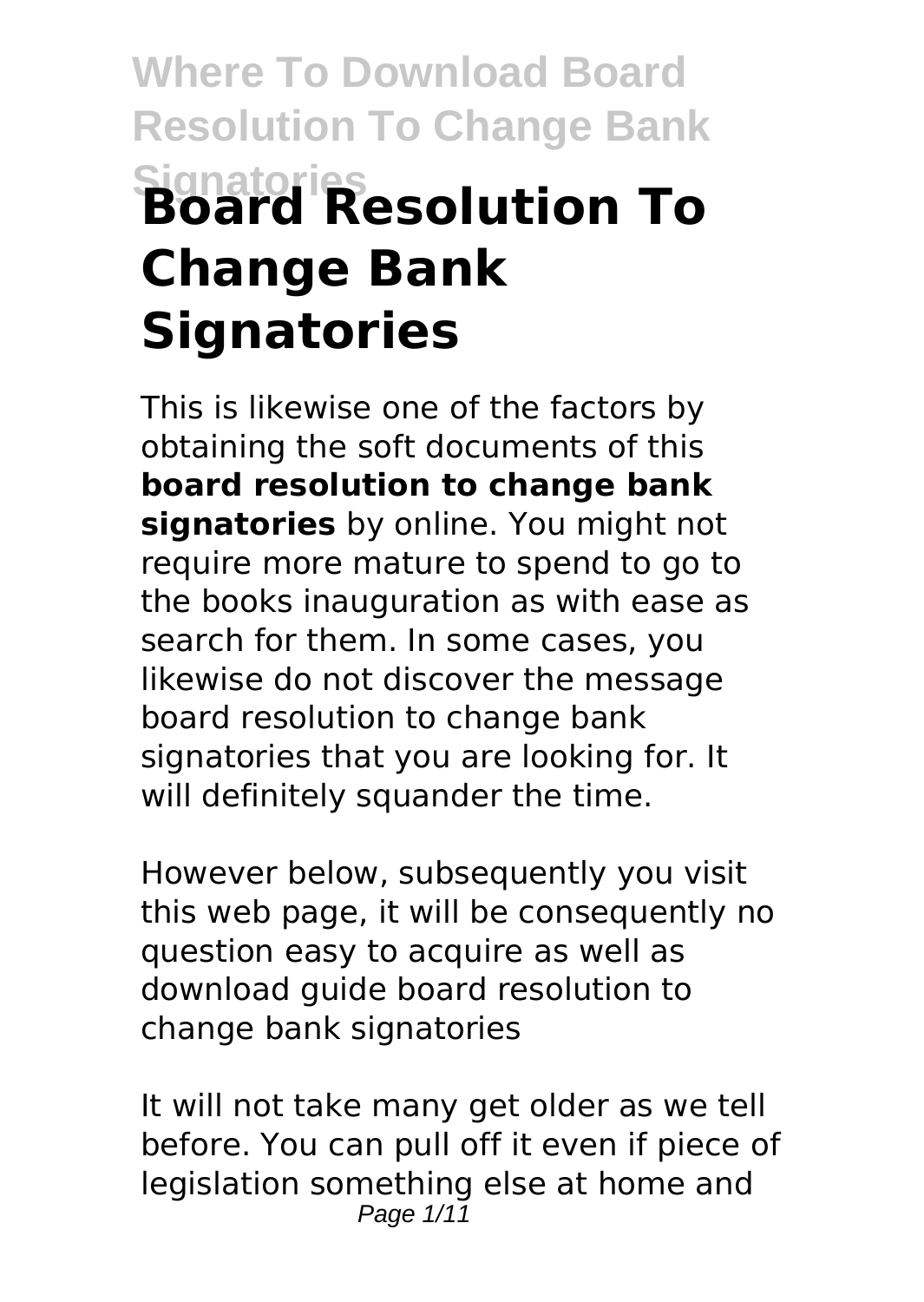**Where To Download Board Resolution To Change Bank Signatories** even in your workplace. therefore easy! So, are you question? Just exercise just what we present below as competently as review **board resolution to change bank signatories** what you gone to read!

Ebooks and Text Archives: From the Internet Archive; a library of fiction, popular books, children's books, historical texts and academic books. The free books on this site span every possible interest.

# **Board Resolution To Change Bank**

Draft Board Resolution For Change in Authorised Signatory for Bank Account " RESOLVED THAT in supersession of the earlier resolution passed by the Board for authority given by the Company to operate the Current Account No.

with the **Bank now** the following directors of the Company be and are hereby jointly and severally authorised to operate the above said bank account from time to time.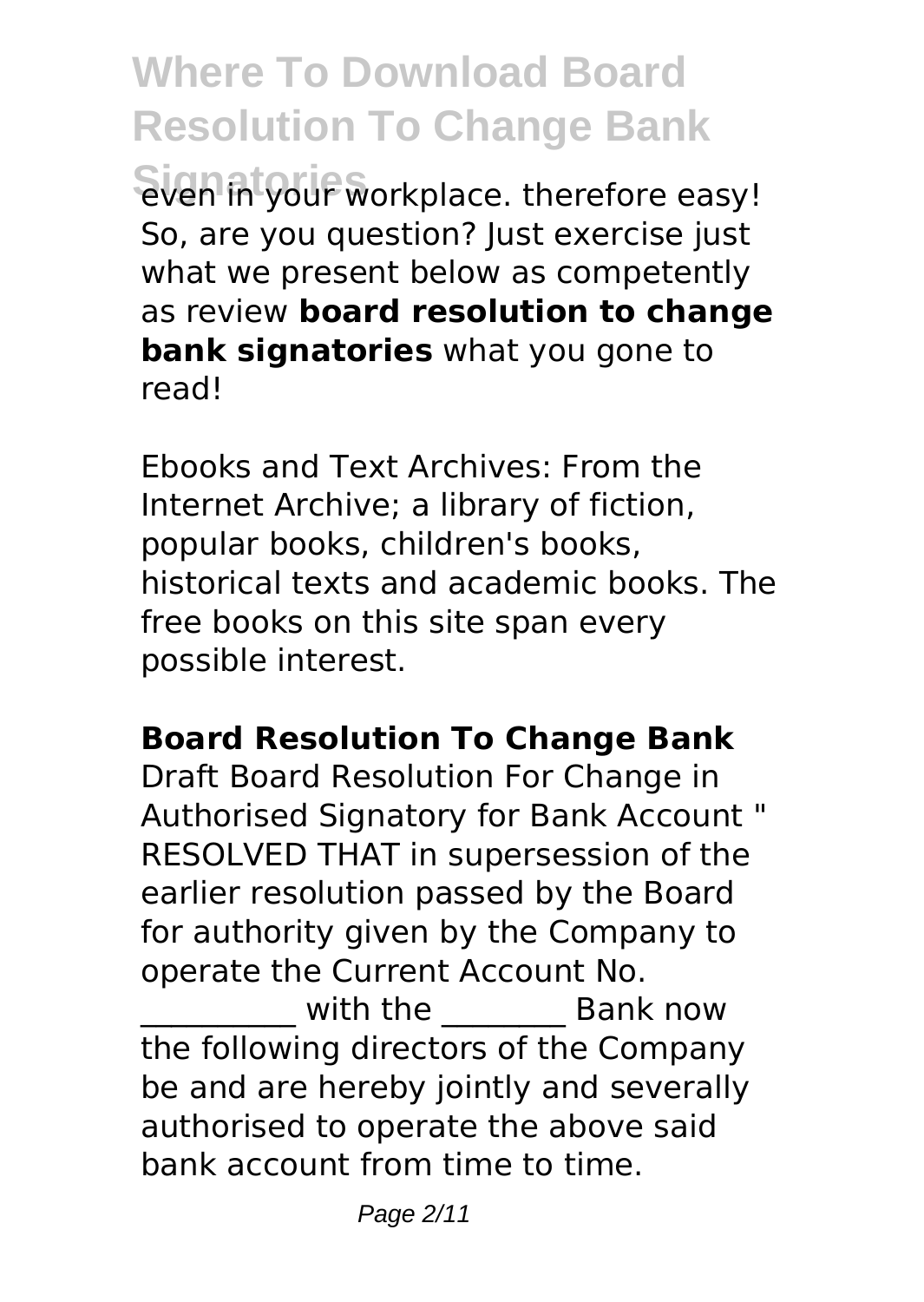# **Where To Download Board Resolution To Change Bank Signatories**

#### **Draft Board Resolution For Change in Authorised Signatory ...**

Board Resolution Change in Bank Account Authorised Signatory. The Board of Directors in its meeting can pass a resolution in order to change the authorised signatory for operating the bank account of the company including the limits of such authorisation.

### **Board Resolution Change in Bank Account Authorised Signatory**

Board Resolution for Change of Bank Authorize Signatory. This is a draft board resolution for change the authorize signatories of a company for Bank Transactions (Cheques, Receipts, and any documents related to bank transactions and working).

# **Board Resolution for Change of Bank Authorize Signatory ...**

Board Resolution to change the list of Authorised Signatories for Bank Account " RESOLVED THAT in supersession of all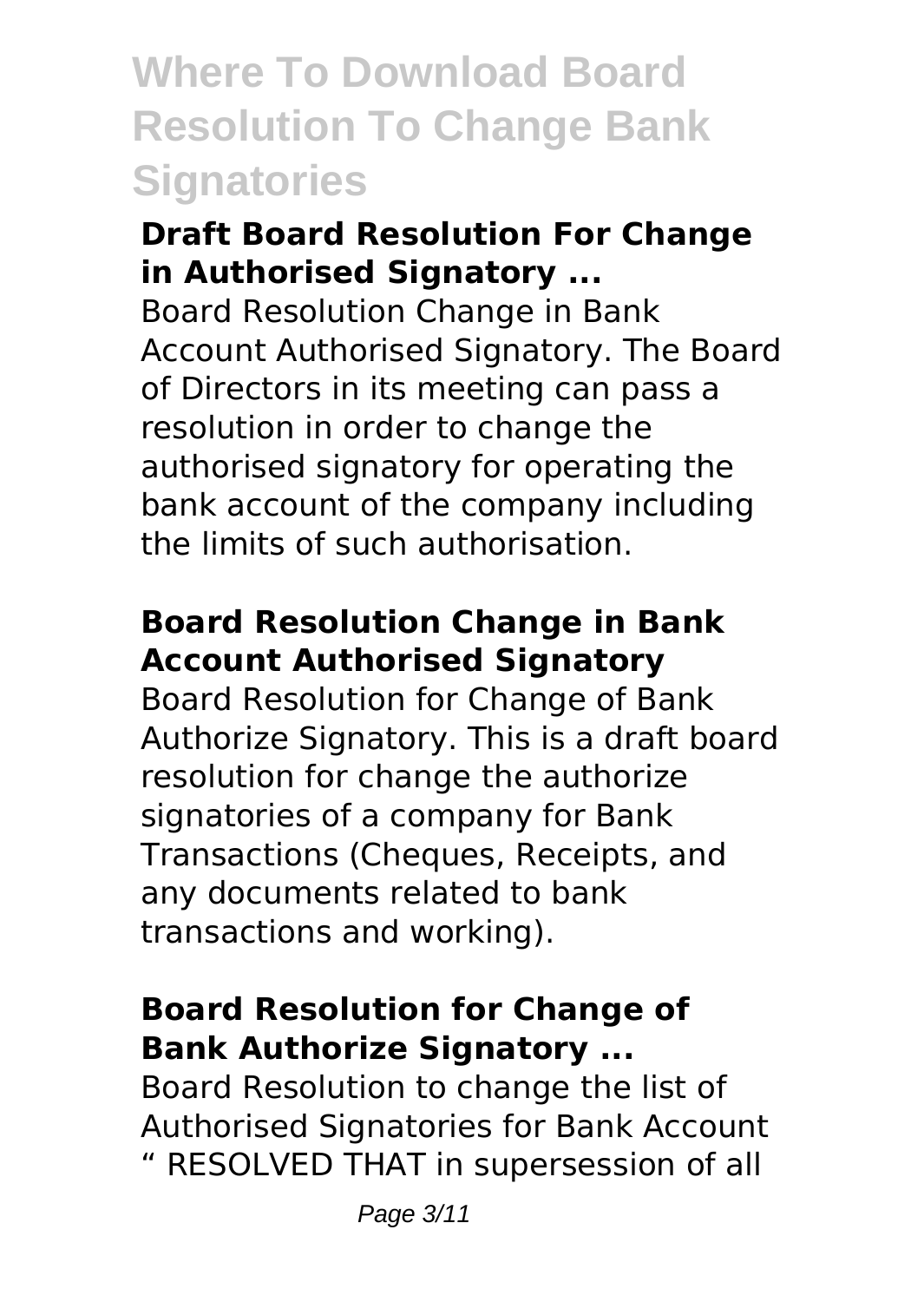**Signatories** earlier resolutions passed in this regard, the authorized signatories to the Company's Bank Account No. [•] maintained with [ ] [Name of the Bank] at its Branch at [ ], be and is hereby modified as follows with the following members:

#### **Board Resolution to change the list of Authorised ...**

FOR NEW TO BANK CLIENT ONLY PART A: SPECIMEN BOARD RESOLUTION TEMPLATES There are 2 types of Specimen Board Resolution, 1) Extract of Directors' Resolution 2) Directors' Resolution Please select either of this Specimen Board Resolution, complete and sign accordingly as stated in Constitution or accordance with the provisions of the

# **SPECIMEN BOARD RESOLUTION TEMPLATES**

We would request you to process this change with your bank so that all the cheques and other bank documents are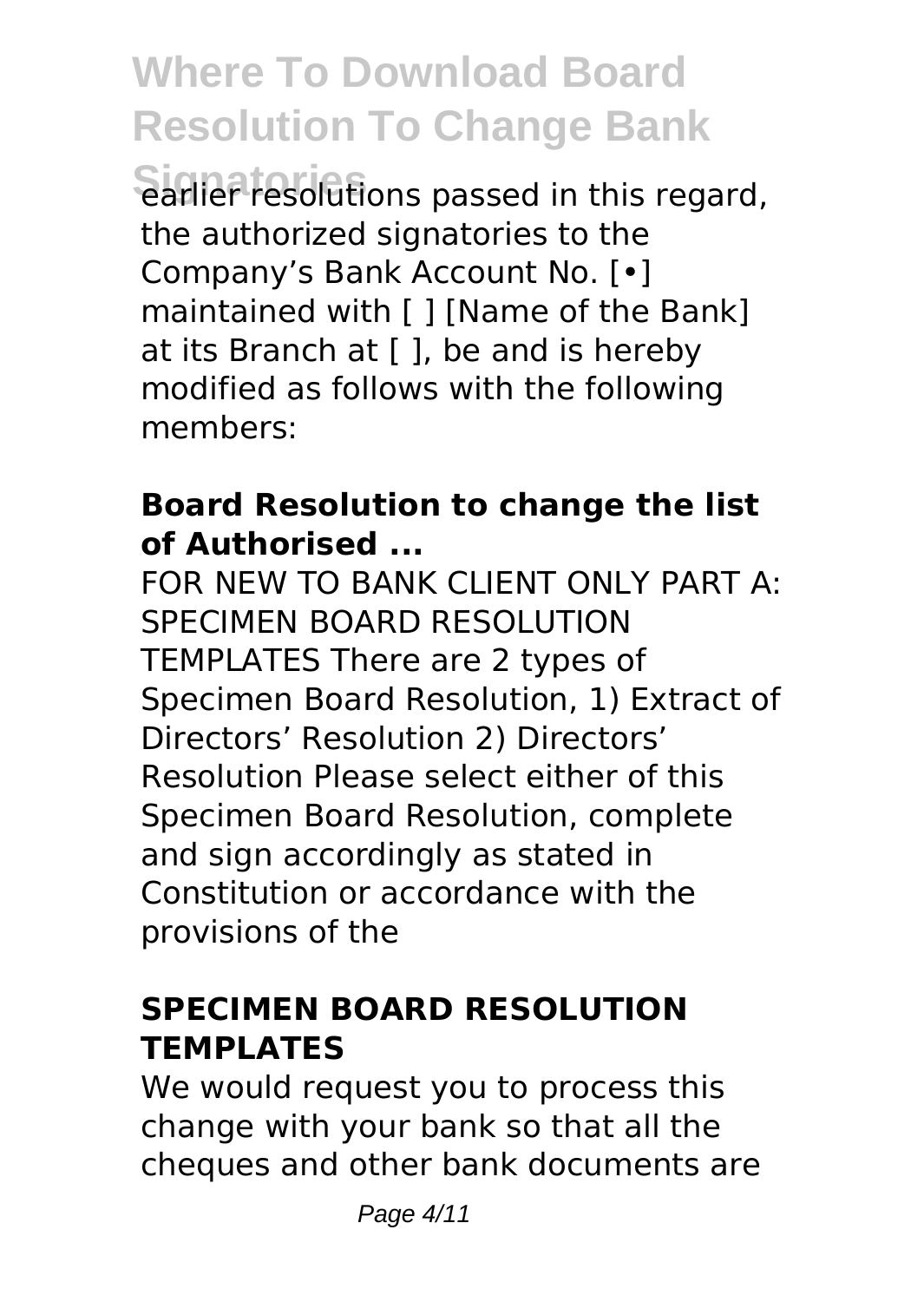signed by Mr. Ankur bhatia are considered valid. Please find enclosed with this letter, a copy of Resolution made by the Board and the specimen of signatures of Mr. Ankur bhatia.

#### **Board Resolution Letter Sample for Removal of Authorised ...**

This document can be used during a board meeting, whereby there needs to be detailing the minutes of the meeting of Directors, as a resolution format. More specifically, regarding the change of signatories of a bank account during a board meeting. Users should include customised details of the meeting at the beginning of the document.

#### **Free Minutes of Meeting of Directors - Bank Accounts ...**

dbs bank ltd co. reg. no: 196800306e / form no: bra0820 page 1 of 4 to : dbs bank ltd certified extract of resolution passed by the board of committee/board of trustee of association/society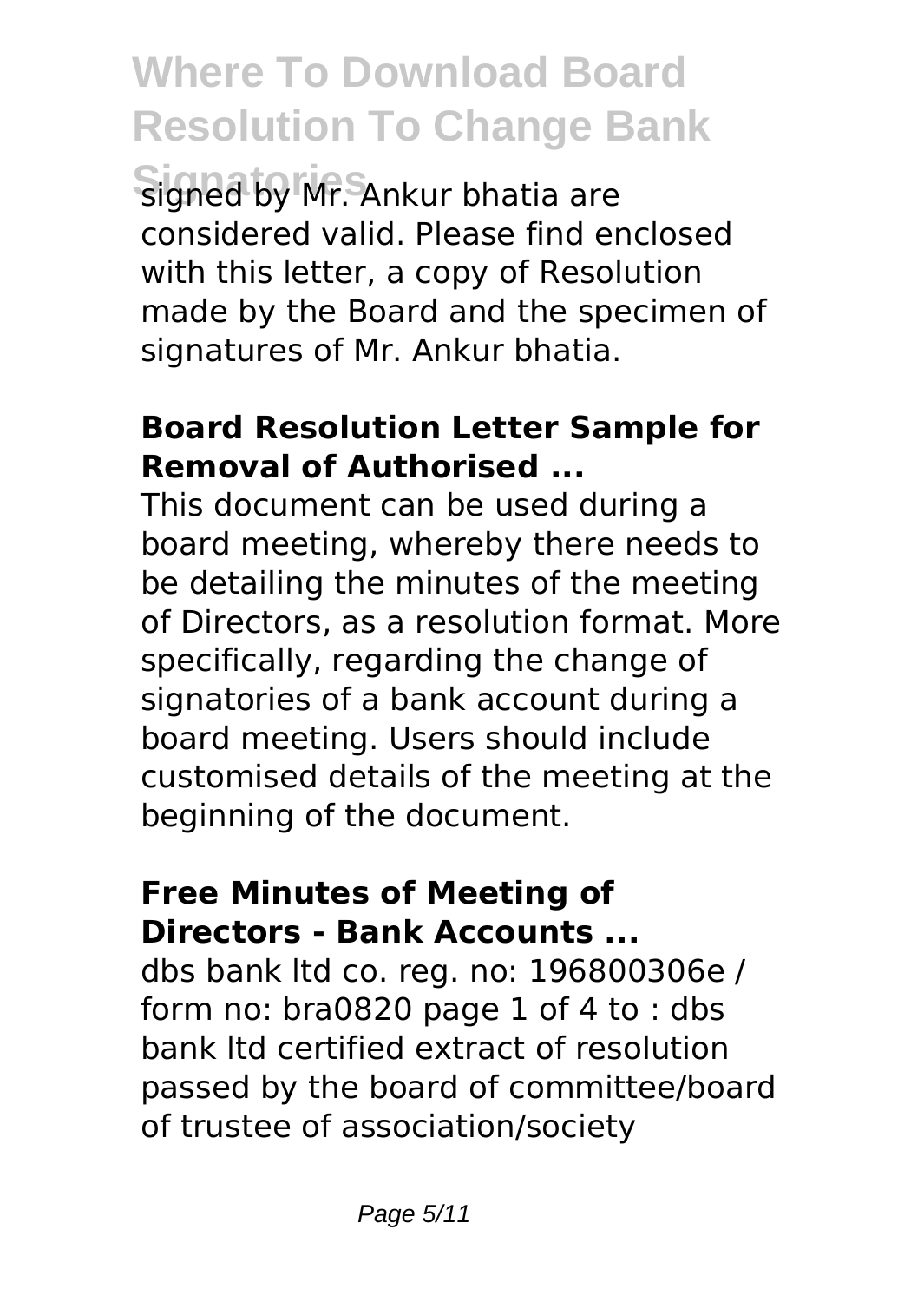# **Signatories BOARD RESOLUTION FOR ASSOCIATIONS AND SOCIETIES - DBS Bank**

A board resolution (also known as a directors' resolution) is a formal document that records the decisions or intentions of board members on behalf of the corporation. Section 157A of the Companies Act states that the business of a company shall be managed by, or under the direction or supervision of, the directors .

#### **Board Resolutions in Singapore | SingaporeLegalAdvice.com**

The board resolution for opening a bank account has to be used by a Private Limited Company, Limited Liability Partnership, Limited Company, Section 8 Company, One Person Company or Foreign Companies. The original copy of the Board Resolution for opening bank account has to be submitted with the bank.

# **How To Draft A Board Resolution To**

Page 6/11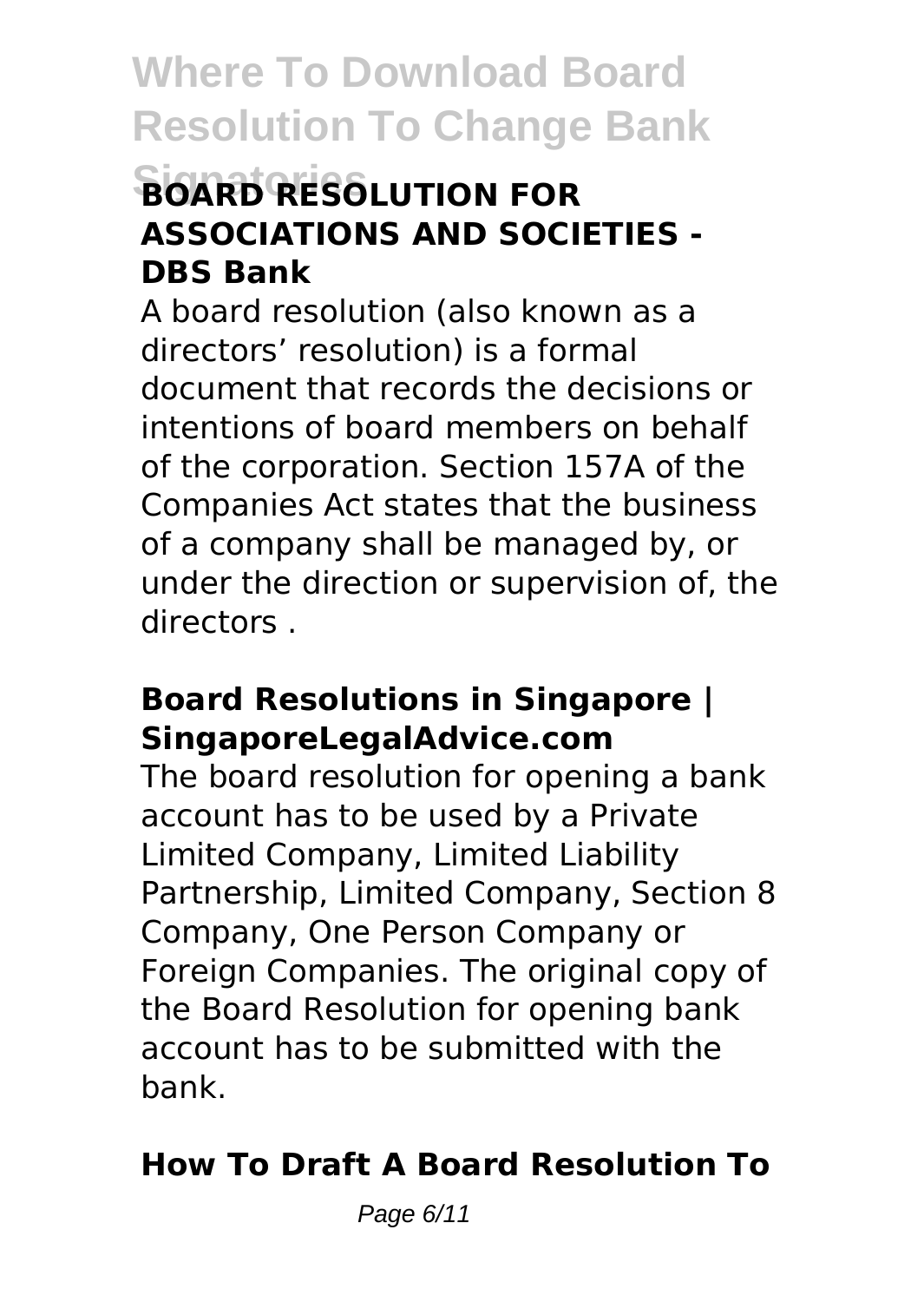# **Signatories Open A Bank Account ...**

FOR NEW TO BANK CLIENT ONLY PART A: SPECIMEN BOARD RESOLUTION TEMPLATES There are 2 types of Specimen Board Resolution, 1) Extract of Directors' Resolution 2) Directors' Resolution Please select either of this Specimen Board Resolution, complete and sign accordingly as stated in M&A.

#### **SPECIMEN BOARD RESOLUTION TEMPLATES**

Page 3 of 5 OCBC Legal / Dec 2019 vi. Verification of specimen signatures, notification of change in authorised persons to appoint, certify and confirm to the Bank the names of the authorised persons specified in the Appendix hereto, the Authorised Users referred to in Clause B(iii) and the Authorised Signatories referred to in Clauses B(iv) and (C) (collectively, the "Authorised Persons ...

# **A. RESOLVED Appointment of Authorised Persons ... - OCBC Bank**

Page 7/11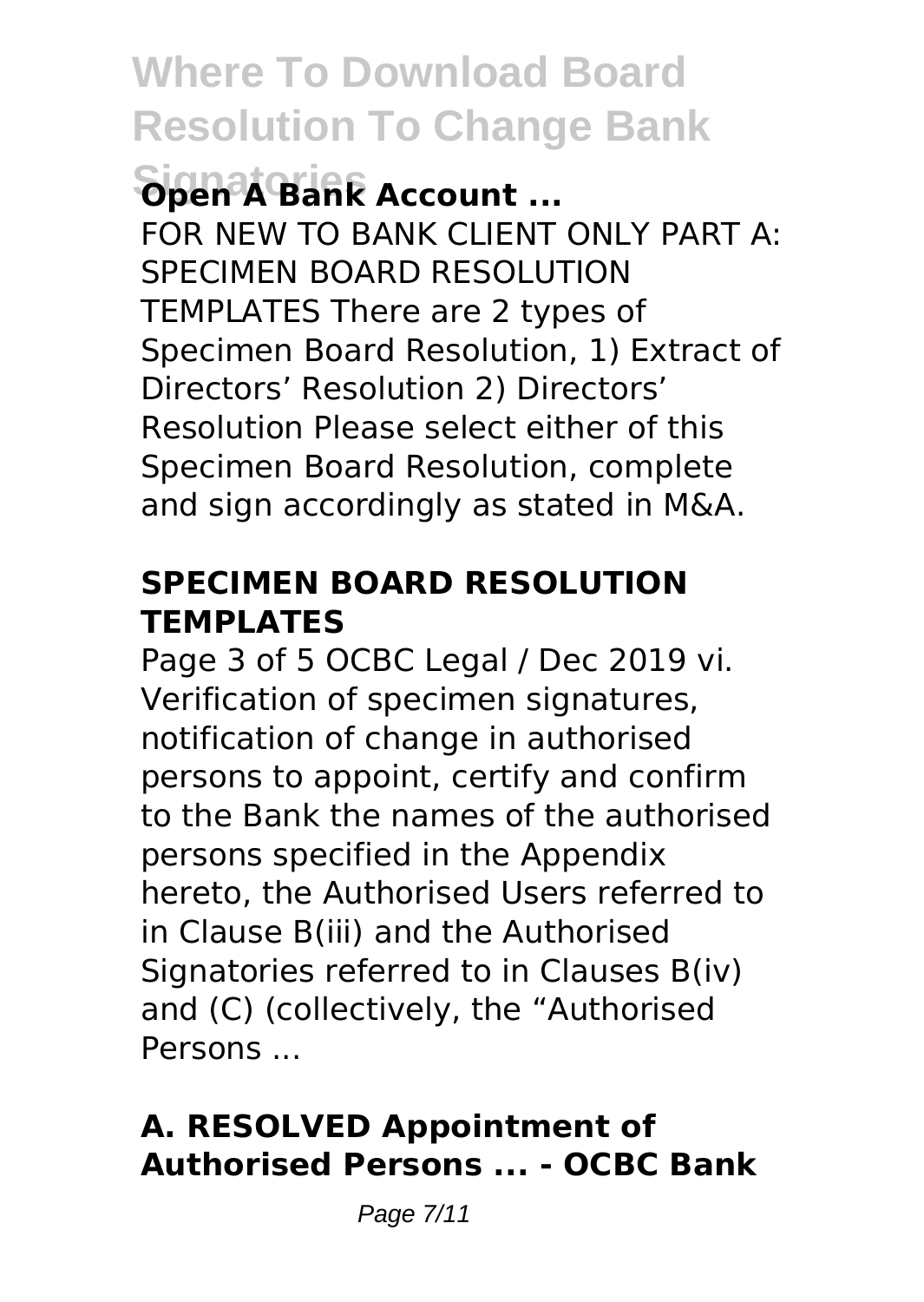**Signatories** The company does agree to hold the Bank harmless and indemnifies and agrees to keep the Bank's interest protected on account of the bank executing such instructions by the above signatories in the manner provided here in above. RESOLVED FURTHER THAT a copy of this resolution be and hereby submitted the Bank duly certified by all or any of the

#### **Specimen of Board Resolution for Corporate ... - Axis Bank**

Board resolution for change in name of the company CERTIFIED TRUE COPY OF THE RESOLUTION PASSED AT THE MEETING OF THE BOARD OF DIRECTORS OF (COMPANY NAME) HELD AT THE REGISTERED OFFICE OF THE COMPANY AT (ADDRESS) ON (DATE) AT (TIME). "RESOLVED THAT pursuant to the provisions of Section 4 (4), 13 and other applicable provisions, if any, of the ...

#### **Board resolution for change in name of the company - Board ...**

Page 8/11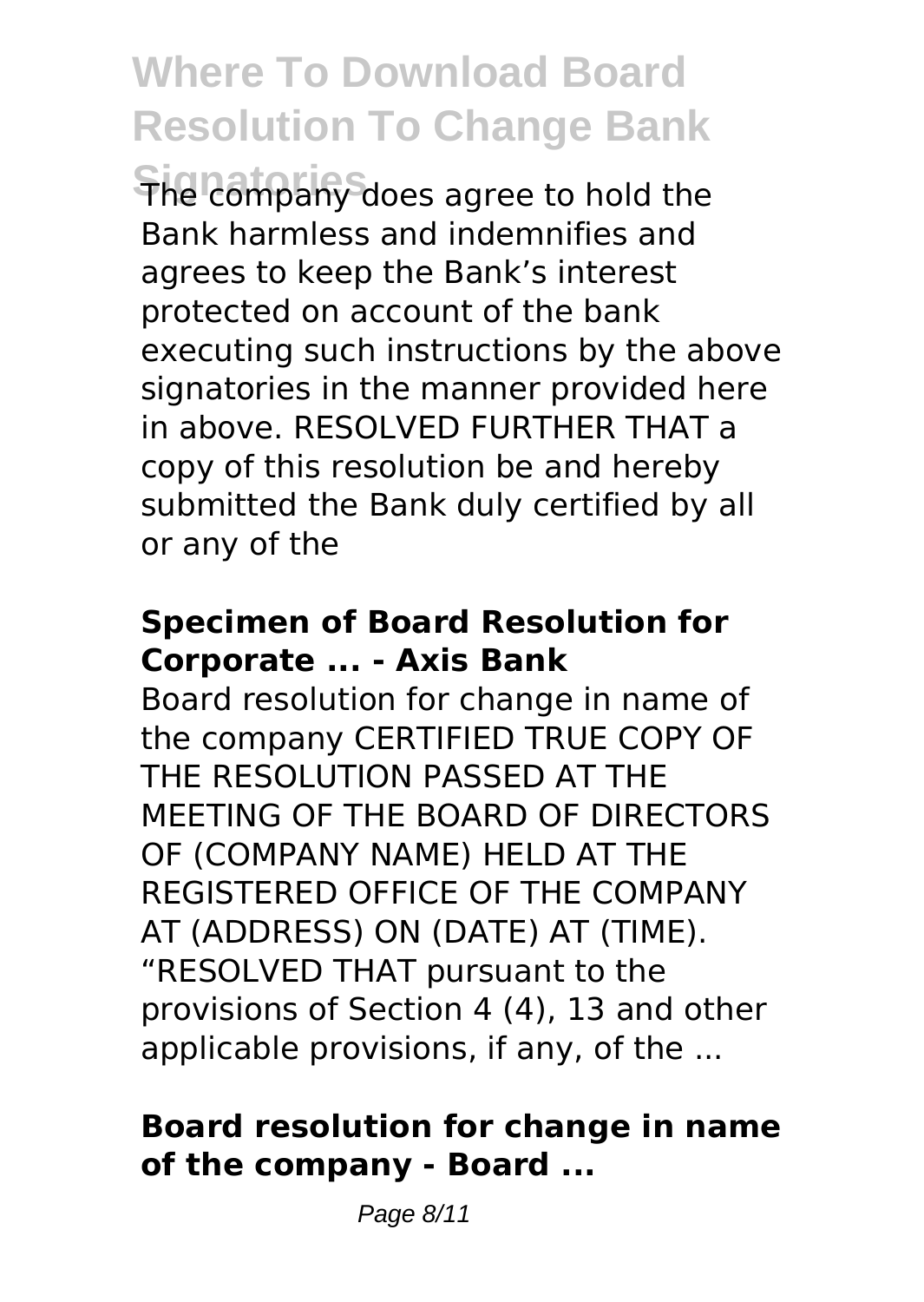**Signatories** Now, I need the Sample Letter / Resolution to be given to the bank for change of Company name in their records. Ajay Mishra. Ajay Mishra (Expert) Follow. 26 July 2012 Hi There is no need to pass any resolution for this. There is specimen letter: Date: September 10, 20 To, The Manager,

#### **Specimen of resolution for company name change in bank a/c ...**

Plesae share the Board Resolution for change of Bank Branch. Its urgent. please help on this. Regards, BM Kumar. Re: [CSMysore] Re: Board Resolution for change of Bank Branch: Ankush Lawate: 2/23/15 12:33 AM: Dear BM Kumar, You can pass the resolution as follows:

#### **Re: Board Resolution for change of Bank Branch - Google Groups**

Dear Nishi, Please note that for informing the Bank it is not necessary to pass any separate resolution for this particular purpose. You can inform them through a letter of this respect on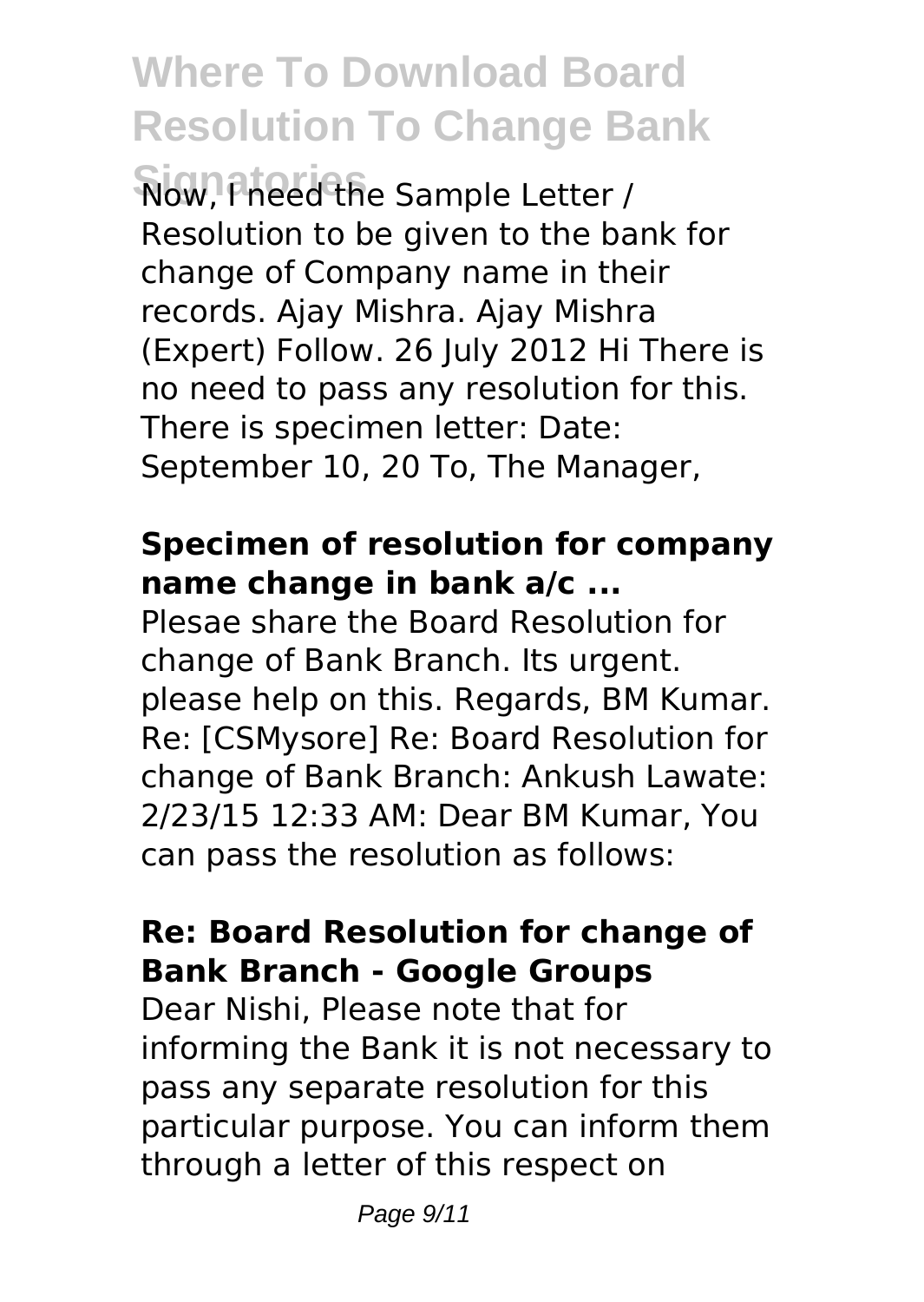**Signatories** company's letter head and for their kind information you may enclose the copy of Special Resolution passed in AGM or EGM for approving the new name with the " Fresh certificate of incorporation consequent ...

#### **resolution to change name of company in bank after ...**

RESOLVED, that the Corporation execute and deliver to said bank a duly signed original of the completed banking resolution as is annexed thereto, and that the authority to transact business, including but not limited to the maintenance of savings, checking and other accounts as well as borrowing by the Corporation, shall be as contained in said resolution with the named officers therein authorized to so act on behalf of the Corporation as specified hereto.

Copyright code: [d41d8cd98f00b204e9800998ecf8427e.](/sitemap.xml)